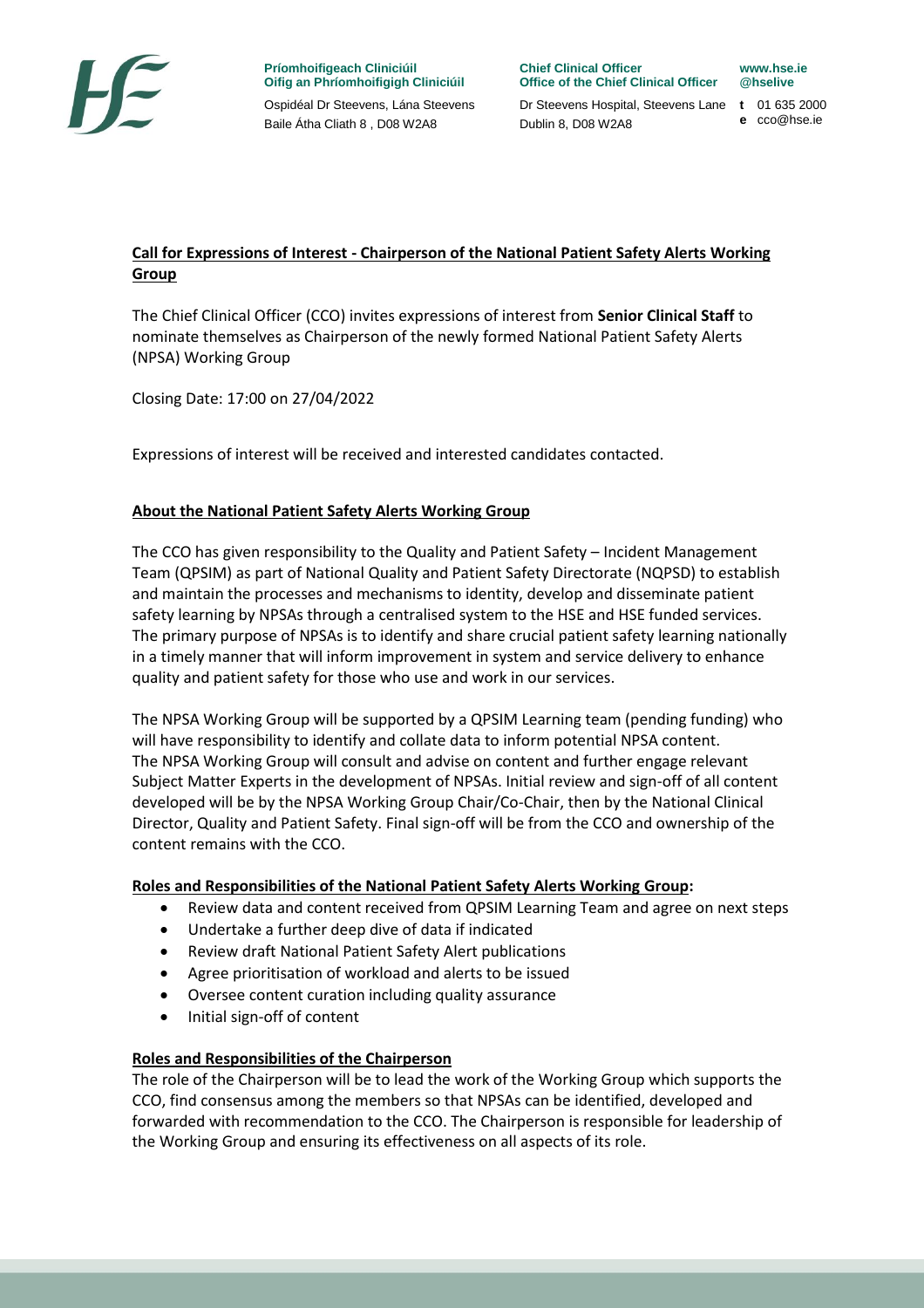

The Chairperson will:

- provide leadership and strategic direction
- lead the Working Group in making informed recommendations and decisions regarding NPSAs,

### **Membership:**

Stakeholders will have representation on the NPSA Working Group on a permanent or as required basis. Membership should include;

- i. Workstream Chair Clinical experience essential
- ii. Co-chair Assistant National Director QPSIM
- iii. QPSIM Learning Team Lead
- iv. Patient Representative
- v. Human Factors / QI Lead
- vi. Nursing Representative
- vii. HSCP Representative
- viii. National QPS Acute Services Representative
- ix. National QPS Community Services Representative
- x. Working Group Coordinator
- xi. As required Other subject matter experts such as;
	- o Biomedical Engineer
	- o Medication Safety Specialist
	- o Medical Device Specialists
	- o Clinical Specialists
	- o Procurement Specialists

#### **Time Commitment:**

Monthly Meeting or as required dependant on active workstreams / publications etc. The NPSA Working Group will need to be responsive to emerging safety issues which may require meeting more frequently or at short notice.

#### **Conflicts of Interest:**

In the interest of proper standards of conduct, the activities of the Working Group must be conducted in an objective manner and be seen to be so conducted. The Chairperson must confirm their commitment to the disclosure of any employment and/or business interests which may be – or be seen to be - in conflict, or in potential conflict, with the objectives and activities of the Working Group.

#### **Governance:**

The NPSA working Group will report operationally to the CCO via National Clinical Director NQPSD.